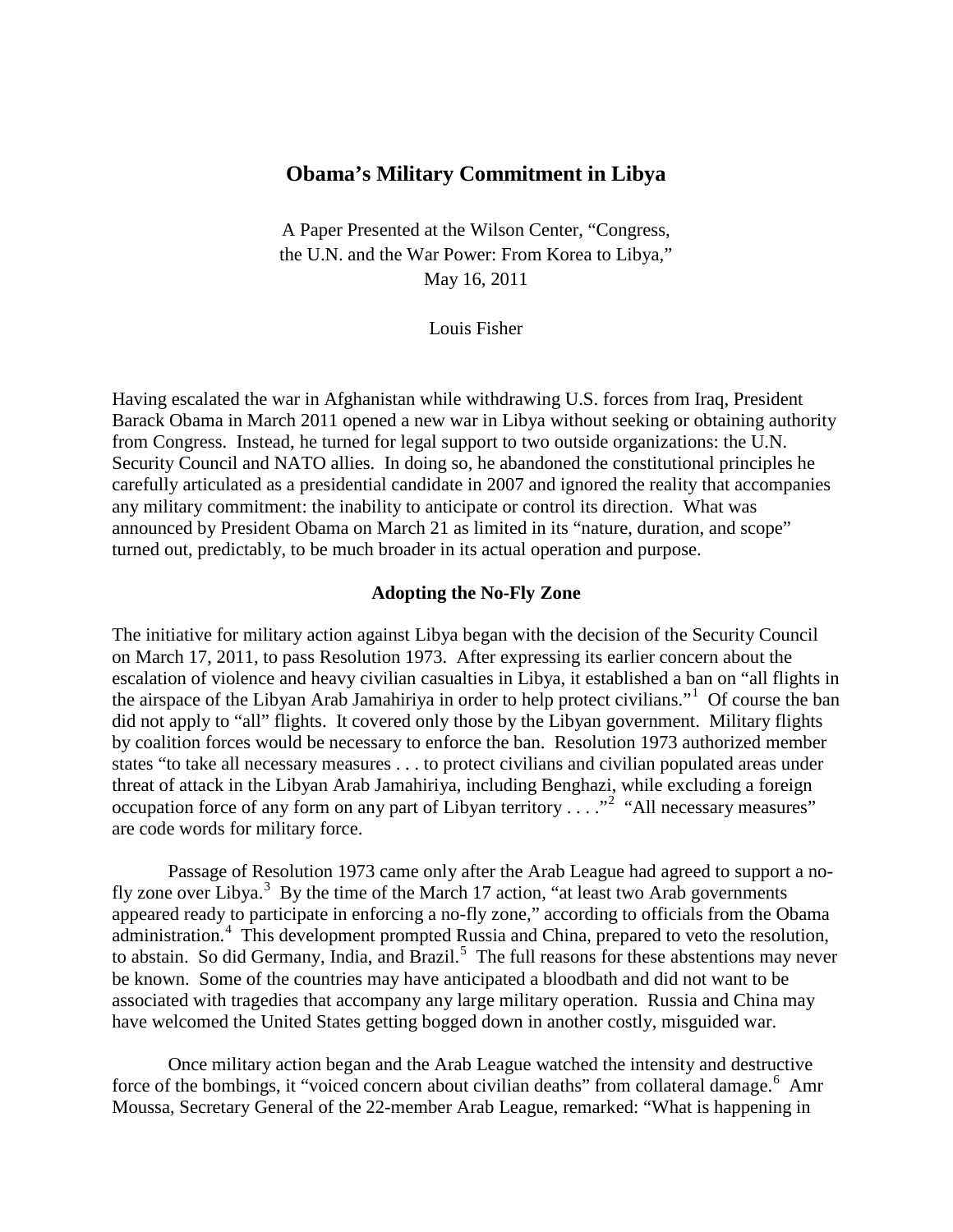Libya differs from the aim of imposing a no-fly zone, and what we want is the protection of civilians and not the bombardment of more civilians. $^{7}$  $^{7}$  $^{7}$ 

## **Obama's Notice to Congress**

On March 21, 2011, President Obama notified Congress that, two days earlier at 3 p.m. Eastern Daylight Time, U.S. forces "at my direction" commenced military operations against Libya "to assist an international effort authorized by the United Nations (U.N.) Security Council."<sup>[8](#page-11-3)</sup> His statement invites a fundamental constitutional question: Does authority for U.S. military actions come from the Security Council or from Congress? For reasons set forth below, the U.S. Constitution does not permit transferring congressional powers to outside bodies, including the United Nations and NATO.

The March 21 statement by President Obama offered several details on the scope of military operations. Acting under Resolution 1973, coalition partners began a series of strikes against Libya's air defense systems and military airfields "for the purposes of preparing a no-fly zone." The strikes "will be limited in their nature, duration, and scope." U.S. military efforts were designed to be "discrete and focused" on American capabilities "to set the conditions for our European allies and Arab partners to carry out the measures authorized by the U.N. Security Council Resolution."

Although Libya announced an immediate cease-fire, government forces continued attacks on Misurata and Benghazi, resulting in what President Obama called the deaths of civilians, destabilization of the region, and "defiance of the Arab League." In response, he ordered U.S. forces to target Libya's air defense systems, command and control structures, "and other capabilities of Qadhafi's armed forces to attack civilians and civilian populated areas." His March 21 statement noted that U.S. ground forces were not deployed into Libya. Obama sought "a rapid, but responsible, transition of operations" to coalition and regional organizations, relying on NATO allies.

#### **The Military Commitment Deepens**

Expectations and plans about military action against Libya began to unravel week by week. On March 21, President Obama announced at a news conference: "It is U.S. policy that Qaddafi needs to go."<sup>[9](#page-11-4)</sup> The initial no-fly zone policy now added regime change. During this same period, General Carter F. Ham, in charge of the coalition effort, stated that the United States was not working with the rebels: "Our mission is not to support any opposition forces."<sup>10</sup> Allied bombing operations in Libya proceeded to do precisely that. On April 21, the Pentagon announced that President Obama had authorized the use of armed Predator drones against Qaddafi forces.<sup>11</sup> On April 25, NATO directed two bombs into a residential and military complex used by Qaddafi in central Tripoli.<sup>[12](#page-11-7)</sup>

Newspaper reports on May 1 described a NATO airstrike in Tripoli that killed one of Qaddafi's sons and three of his grandchildren.<sup>[13](#page-11-8)</sup> The children included a 6-month-old granddaughter, a 2-year-old grandson, and a 2-year-old granddaughter.<sup>[14](#page-11-9)</sup> On May 5, the Obama administration announced that it had begun efforts to release some of the more than \$30 billion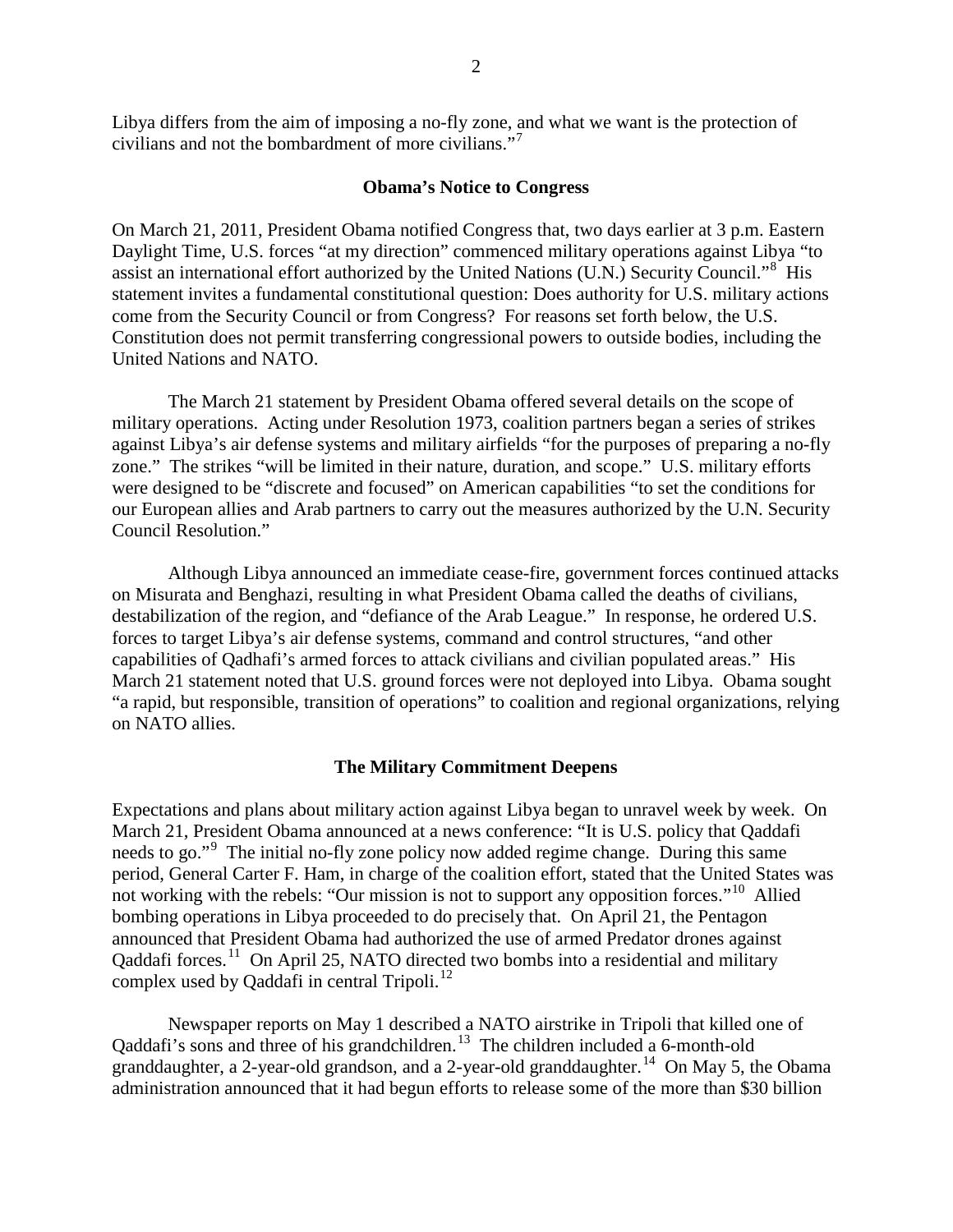in assets it had seized from Libya and divert the money to Libyan rebels. Secretary of State Hillary Clinton said that the administration would ask Congress for legislative authority to shift some of the frozen assets to help the Libyan people, including assistance to the rebels.<sup>[15](#page-11-10)</sup>

#### **Obama's Constitutional Position**

In his March 21 statement, President Obama explained that he directed the military actions against Libya not on congressional authority but "pursuant to my constitutional authority to conduct U.S. foreign relations and as Commander in Chief and Chief Executive." Presidents frequently cite their duties as Commander in Chief when ordering military actions unauthorized by Congress. Reference to "Chief Executive" is unclear, unless it is supposed to embrace what has come to be known as the "Unitary Executive" model developed in recent decades to justify unchecked presidential power. $16$ 

On March 28, in an address to the nation, President Obama described his Libyan actions in this manner: "The United States has done what we said we would do."[17](#page-11-12) His reference to "the United States" did not mean the executive and legislative branches working jointly. Obama alone made the military commitment. He did identify certain supporting institutions: "We had a unique ability to stop that violence: an international mandate for action, a broad coalition prepared to join us, the support of Arab countries, and a plea for help from the Libyan people themselves."[18](#page-11-13) Absent from this picture were Congress and the American people.

During his presidential campaign, Obama was asked by *Boston Globe* reporter Charlie Savage for his position on several constitutional questions. Savage first asked: "Does the president have inherent powers under the Constitution to conduct surveillance for national security purposes without judicial warrants, regardless of federal statutes?" Obama responded: "The Supreme Court has never held that the president has such powers. As president, I will follow existing law, and when it comes to U.S. citizens and residents, I will only authorize surveillance for national security purposes consistent with FISA and other federal statutes."<sup>19</sup> The second question: "In what circumstances, if any, would the president have constitutional authority to bomb Iran without seeking a use-of-force authorization from Congress? (Specifically, what about the strategic bombing of suspected nuclear sites – a situation that does not involved stopping an IMMINENT threat?)"

In a detailed response, Obama answered: "The President does not have power under the Constitution to unilaterally authorize a military attack in a situation that does not involve stopping an actual or imminent threat to the nation." He added that the President, as Commander in Chief, "does have a duty to protect and defend the United States. In instances of self-defense, the President would be within his constitutional authority to act before advising Congress or seeking its consent. History has shown us time and again, however, that military action is most successful when it is authorized and supported by the Legislative branch. It is always preferable to have the informed consent of Congress prior to any military action." Nothing that Libya did in 2011 amounted to "an actual or imminent threat" to the United States.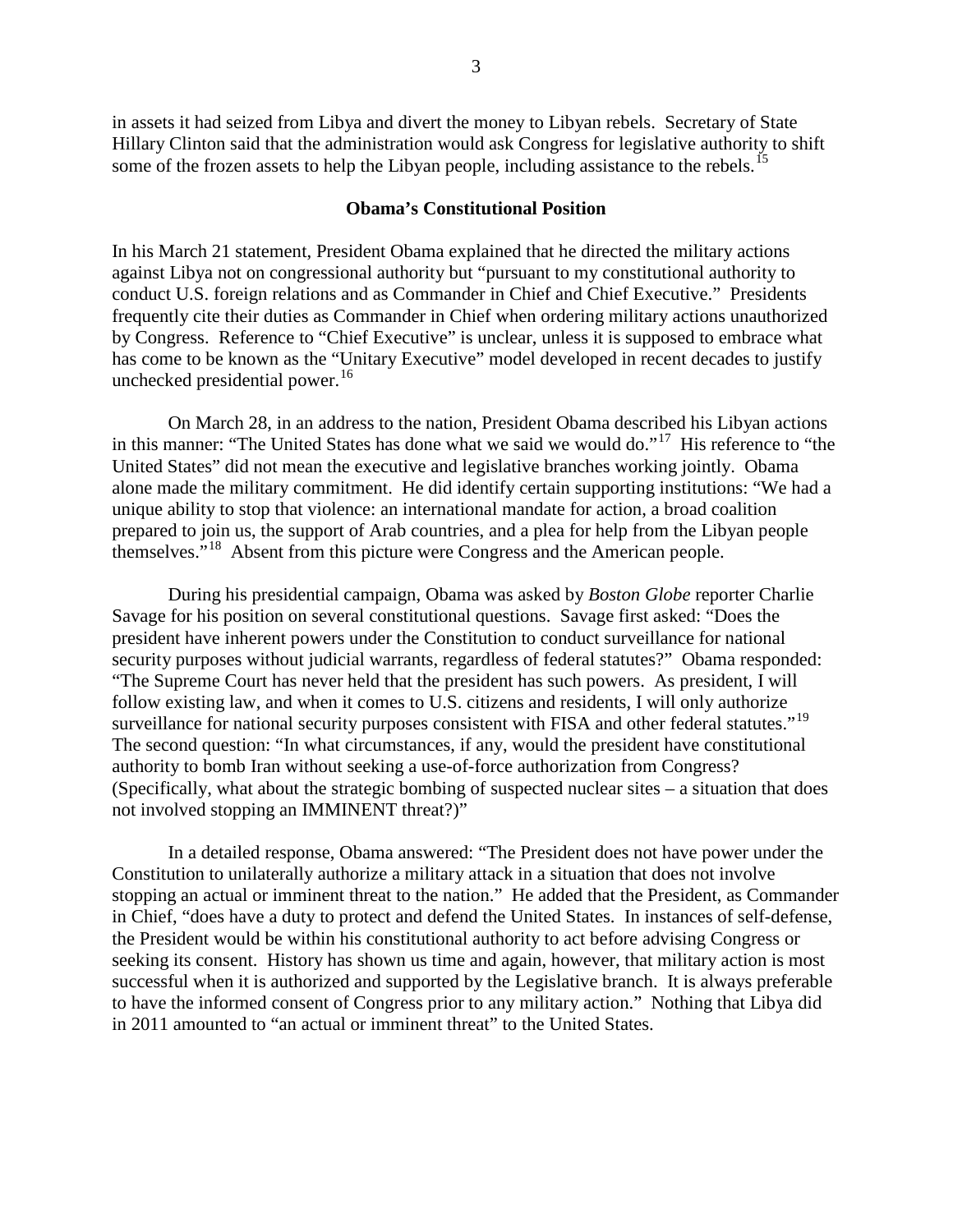## **Unleashing the War Power**

Obama's analysis in 2007 closely tracks the constitutional principles of the American framers, who specifically and deliberately rejected the British political system that centered all of external affairs – including foreign affairs and the war power – in the Executive. Their rejection is central to America's democratic and constitutional government. In his *Second Treatise on Civil Government* (1690), John Locke identified three functions of government: legislative, executive, and what he called federative. The latter embraced the power of war and peace, treaties, and everything of an external nature, including foreign policy. Locke placed all of the federative power with the Executive.<sup>20</sup> Similarly, William Blackstone gave the whole of external powers to the Executive: the power to declare war, make treaties, appoint ambassadors, issue letters of marque and reprisal, and raise and regulate fleets and armies.<sup>[21](#page-11-16)</sup>

The framers denied the President any of those powers, vesting them either exclusively in Congress or requiring the President to obtain Senate approval for treaties and appointments. This fundamental change in government reflected the framers' intention to secure the principle of self-government and popular sovereignty. Statements at the Philadelphia Convention and the state ratification conventions all emphasize the repudiation of the models offered by Locke and Blackstone. Alexander Hamilton, who looked to the British system with admiration and affection, conceded at Philadelphia that the theories of Locke and Blackstone had no application to America and its commitment to republican government.<sup>[22](#page-11-17)</sup>

At Philadelphia, Pierce Butler stood alone in wanting to give the President the power to take the country to war against another nation. The President "will have all the requisite qualities, and will not make war but when the Nation will support it."<sup>[23](#page-11-18)</sup> Other delegates, denouncing his proposal, reserved to Congress the power to initiate war and permitted the President only defensive powers "to repel sudden attacks." Elbridge Gerry expressed shock at Butler's position. He "never expected to hear in a republic a motion to empower the Executive alone to declare war."<sup>[24](#page-11-19)</sup> In Federalist No. 4, John Jay eloquently explained why Presidents should never have the authority to initiate war:

[A]bsolute monarchs will often make war when their nations are to get nothing by it, but for purposes and objects merely personal, such as a thirst for military glory, revenge for personal affronts, ambition, or private compacts to aggrandize or support their particular families or partisans. These, and a variety of other motives, which affect only the mind of the sovereign, often lead him to engage in wars not sanctified by justice or the voice and interests of the people.<sup>[25](#page-11-20)</sup>

Many policies adopted by the framers do not deserve our support, including their acceptance of slavery and denying women the right to vote. But their opposition to executive wars remains on target in the twenty-first century. The United States has suffered greatly from such presidential wars as Korea under Harry Truman, Vietnam under Lyndon B. Johnson, and Iraq under George W. Bush.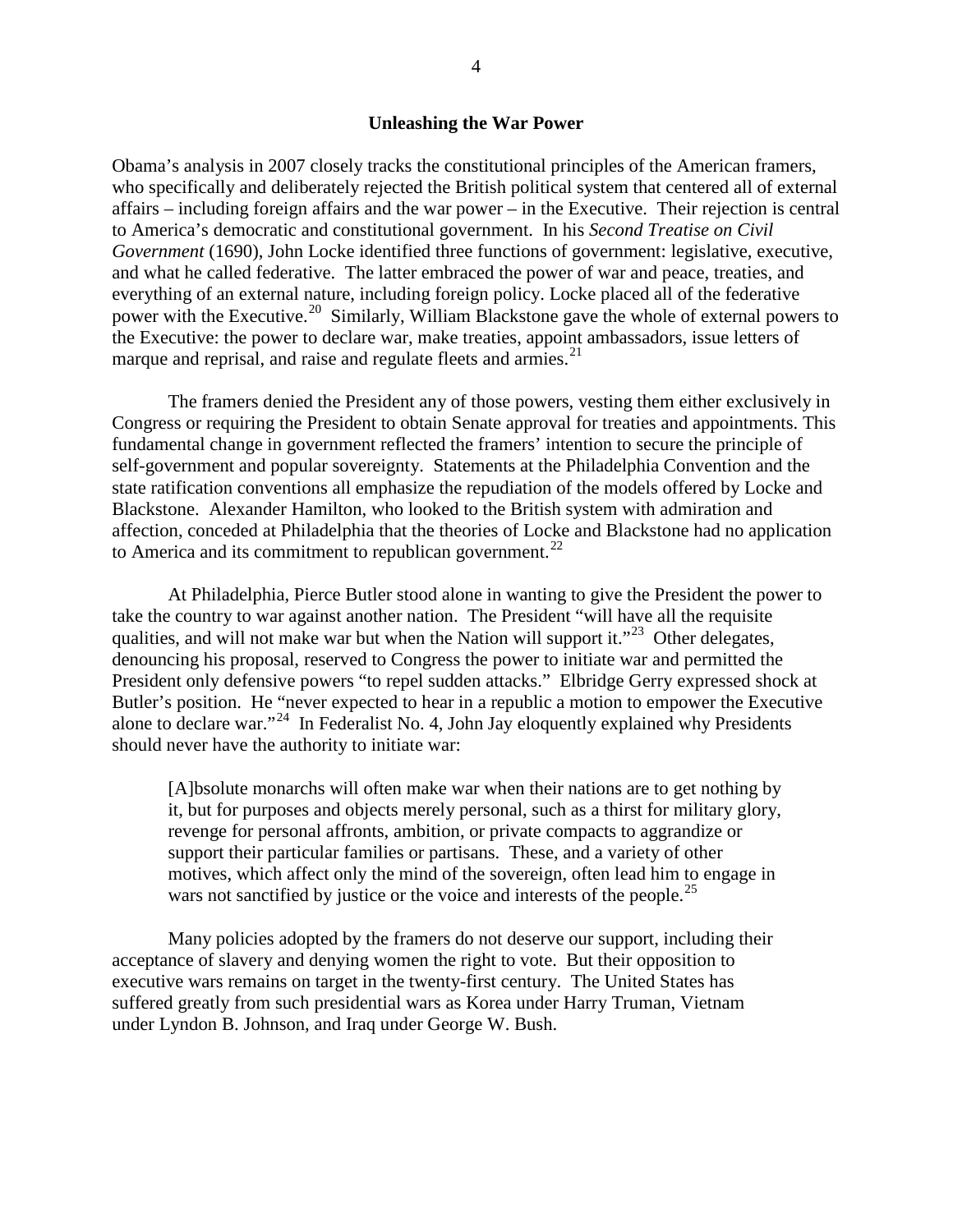## **The Korean War**

How should we interpret President Obama's dependence on "authorization" from the U.N. Security Council? May the Security Council, rather than the elected representatives of Congress, authorize the United States to use military force against another nation? Is it possible to transfer the constitutional power of Congress to an international body? The answer to both questions: No. Authority under law and the Constitution must come from Congress. Statutory law, dating to 1945, speaks unambiguously about the use of American troops in a U.N. military operation: "The President is authorized to negotiate a special agreement or agreements with the Security Council which shall be subject to the approval of the Congress by appropriate Act or joint resolution." $^{26}$  $^{26}$  $^{26}$ 

It is important to understand the history of this law. Why was it ignored when President Truman went to war against North Korea in 1950 without seeking or obtaining authority from Congress? The record plainly demonstrates that he violated the Constitution, the 1945 statute, and his own public pledge to the Senate.<sup>27</sup> The record also shows that members of Congress have failed to protect the Constitution, their own institutional powers, and the rights of citizens who elected them to office.

During World War II, the United States and allied nations agreed to create an international body to act against military aggression. The result was the U.N. Charter of 1945. The drafters of that document understood the need to protect the war powers of Congress. They knew why the United States failed to join the League of Nations. The Versailles Treaty was rejected by the Senate in 1919 and again in 1920 because President Woodrow Wilson refused to accept reservations offered by Senator Henry Cabot Lodge. A key amendment stated that the United States assumed no obligation to engage in wars authorized by the League unless "Congress, which, under the Constitution, has the sole power to declare war or authorize the employment of the military or naval forces of the United States, shall by act or joint resolution so provide."<sup>[28](#page-11-23)</sup>

Wilson opposed the Lodge reservations, claiming that they "cut out the heart of this Covenant" and represented "nullification" of the treaty.<sup>29</sup> Personal spite and rigidity caused Wilson to dig in his heels. His principal advisers, including Secretary of State Robert Lansing, Bernard Baruch, Herbert Hoover, and Colonel Edward House, all urged Wilson to accept the reservations.<sup>30</sup> As newspapers reported, "The President has strangled his own child."<sup>[31](#page-11-26)</sup> Wilson had no principled objection to Lodge's language on the war power. On March 8, 1920, Wilson wrote to Senator Gilbert Hitchcock, acknowledging that whatever obligations the U.S. government undertook in a League military action "would of course have to be fulfilled by its usual and established constitutional methods of action." The Constitution, Wilson said, requires that "Congress alone can declare war or determine the causes or occasions for war, and that it alone can authorize the use of the armed forces of the United States on land or on the sea."<sup>[32](#page-11-27)</sup>

Those who drafted the U.N. Charter did not want a repeat of the Versailles Treaty.<sup>[33](#page-11-28)</sup> The Charter provides that whenever member states agree to participate in a U.N. military operation, nations must act in accordance with their "constitutional processes." During Senate debate on the Charter, President Truman from Potsdam wired this note to Senator Kenneth McKellar on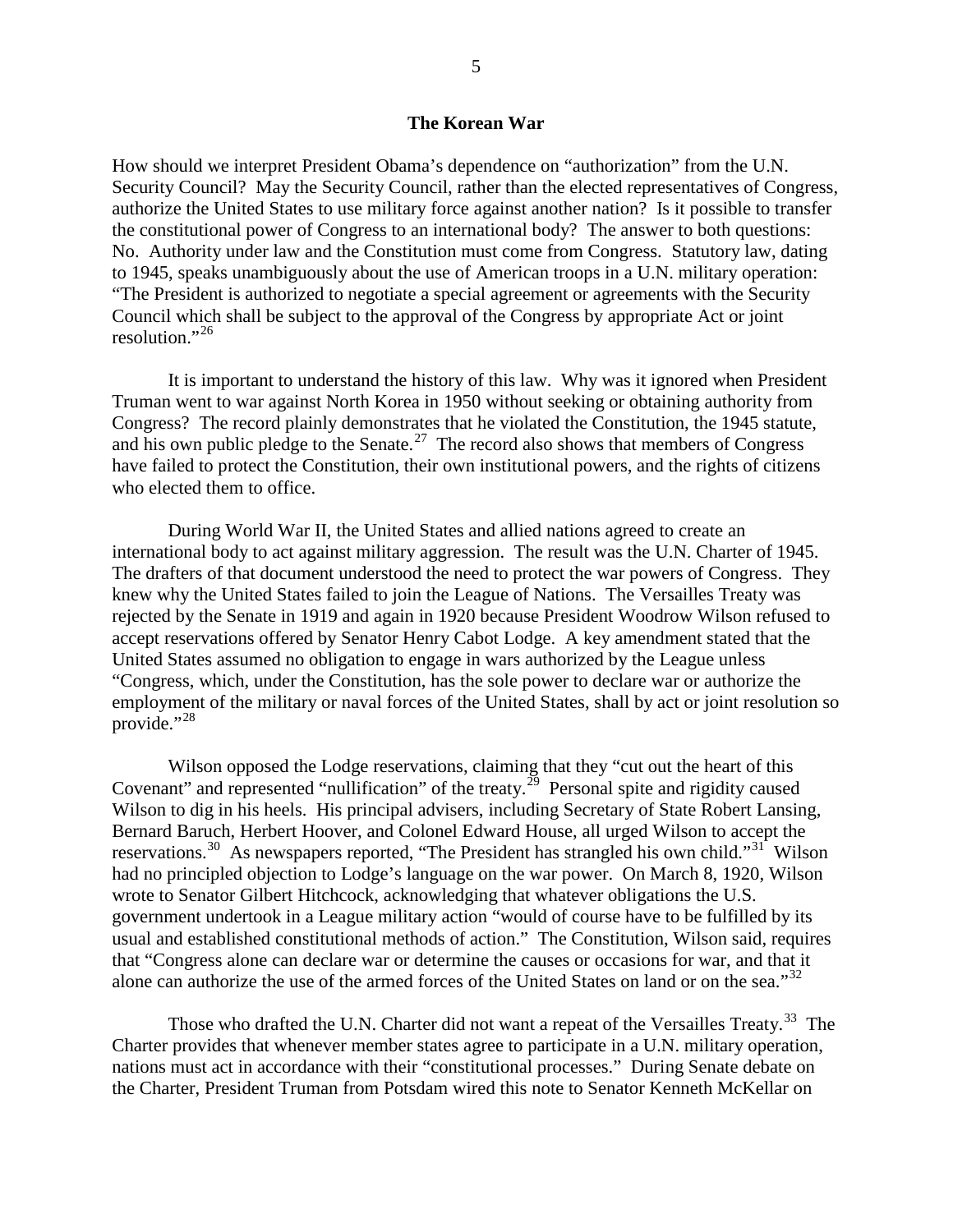July 27, 1945, pledging: "When any such agreement or agreements are negotiated it will be my purpose to ask the Congress for appropriate legislation to approve them."<sup>[34](#page-11-29)</sup>

To implement the Charter, it was necessary for Congress to pass legislation that satisfied U.S. constitutional processes. The language in Section 6 of the U.N. Participation Act of 1945 did precisely that. Agreements "shall be subject to the approval of the Congress by appropriate Act or joint resolution."<sup>[35](#page-11-30)</sup> Statutory language could not be written more clearly. The legislative history of this provision, including hearings, committee reports, and floor debate, all point to the same result: the President must seek congressional approval in advance.<sup>[36](#page-11-31)</sup>

With these safeguards in place to protect the Constitution and congressional powers, President Truman on June 26, 1950 announced that the Security Council had acted to order a withdrawal of North Korean forces to positions north of the 38th parallel, and that "in accordance with the resolutions of the Security Council, the United States will vigorously support the effort of the Council to terminate this serious breach of the peace." $37$  At that point he made no commitment of U.S. military forces.

On the following day, he informed the nation that the Security Council had called upon all U.N. members to provide assistance and that he had "ordered United States air and sea forces to give the [South] Korean Government troops cover and support." The military commitment deepened. At no time did Truman seek authority from Congress. Secretary of State Dean Acheson claimed that Truman had done his "utmost to uphold the sanctity of the Charter of the United Nations and the rule of law."<sup>[38](#page-11-33)</sup> In fact, Truman had violated the Constitution, the U.N. Participation Act, and his own pledge to the Senate five years earlier. On January 29, 1950, Acheson stated that all U.S. actions taken in Korea "have been under the aegis of the United Nations."<sup>[39](#page-11-34)</sup> Aegis is a fudge word, meaning shield or protection. Acheson was using the word to suggest that the United States was acting under the legal banner of the United Nations, which was not the case.

Every administration that violates the War Power Clause of the Constitution understands the importance of avoiding the word "war" when unilaterally committing U.S. troops to hostilities. At a news conference on June 29, Truman was asked whether the country was at war. He responded: "We are not at war." Asked whether it would be more correct to call the conflict "a police action under the United Nations," he readily agreed: "That is exactly what it amounts to."<sup>[40](#page-11-35)</sup> The United Nations exercised no real authority over the conduct of the war. Other than token support from a few nations, it remained an American war. The Security Council requested that the United States designate the commander of the forces and authorized the "unified command at its discretion to use the United Nations flag."[41](#page-11-36) Measured by troops, money, casualties, and deaths, it was an American war.

During Senate hearings in June 1951, Acheson finally conceded the obvious by admitting with regard to military operations in Korea "in the usual sense of the word there is a war."<sup>[42](#page-11-37)</sup> What other sense of the word did Acheson and Truman have in mind? Federal and state courts had no difficulty in defining the hostilities in Korea as war. They had to interpret documents, including life insurance policies, to determine whether Korea legally represented a "state of war." A federal court remarked in 1953: "We doubt very much if there is any question in the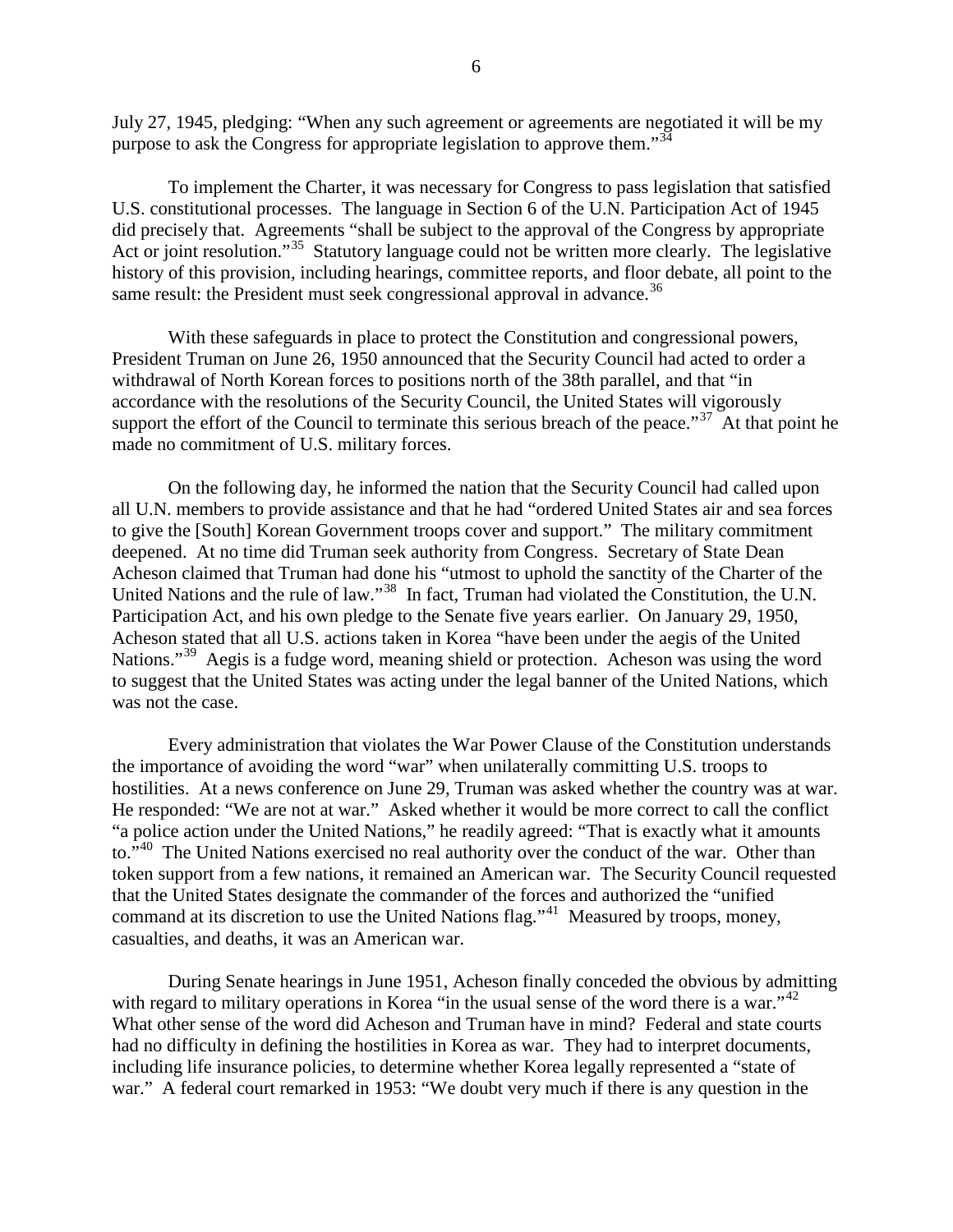mind of the majority of the people of this country that the conflict now raging in Korea can be anything but war."<sup>[43](#page-12-0)</sup>

## **Fruits of an Unconstitutional War**

Truman's military initiative in Korea was the first time in 160 years that a President went to a major war without first receiving either a declaration or authorization from Congress. Other Presidents have followed Truman's precedent. In November 1990, President George H. W. Bush obtained a Security Council resolution to act militarily against Iraq after its invasion of Kuwait, claiming that he did not need congressional authority. Nevertheless, Congress passed authorizing legislation in January 1991. In his signing statement, Bush said he asked for "congressional support," not authority, but the bill he signed into law provided express authorization.[44](#page-12-1)

President Bill Clinton relied on Security Council resolutions to act militarily against Haiti and Bosnia. At no time did he seek authority from Congress. When the Security Council refused to support military action against Kosovo, Clinton turned to NATO allies for support. The NATO treaty may not give congressional authority to NATO countries any more than the U.N. Charter may vest congressional authority in the Security Council. Oddly (and unconstitutionally), Clinton sought approval from each NATO country for the Kosovo military operation but not from Congress.[45](#page-12-2)

## **OLC Analysis**

On April 1, 2011, the Office of Legal Counsel (OLC) of the Justice Department released a 14 page legal defense entitled "Authority to Use Military Force in Libya."[46](#page-12-3) It begins by saying that in "mid-February 2011" there were "widespread popular demonstrations seeking government reform in the neighboring countries of Tunisia and Egypt, as well as elsewhere in the Middle East and North Africa," and "protests began in Libya against the autocratic government of Colonel Muammar Qadhafi."<sup>47</sup> Therefore, there was sufficient time for President Obama to inform Congress of the developing problem and seek legislative authorization. Instead, the Obama administration devoted its energies to attracting support from allies, Arab nations, and the Security Council, not from the legislative branch. As explained in the next section, OLC tried to find support in a non-binding Senate resolution.

OLC looked to action by the Security Council as a source of authority for U.S. military action against Libya. Resolution 1973 "authorized member states, acting individually or through regional organizations, 'to take all necessary measure . . . to protect civilians and civilian populated areas under threat of attack in the Libyan Arab Jamahiriya, including Benghazi, while excluding a foreign occupation force of any form on any part of Libyan territory.<sup>"[48](#page-12-5)</sup> OLC interpreted Resolution 1973 not only as an initial authorizing instrument, but found supplemental justification for unilateral presidential military action.

To OLC, President Obama could "reasonably" determine that it was necessary to use military force to support "the UNSC's credibility and effectiveness."<sup>[49](#page-12-6)</sup> According to this logic, "[s]ince at least the Korean War the United States government has recognized that 'the continued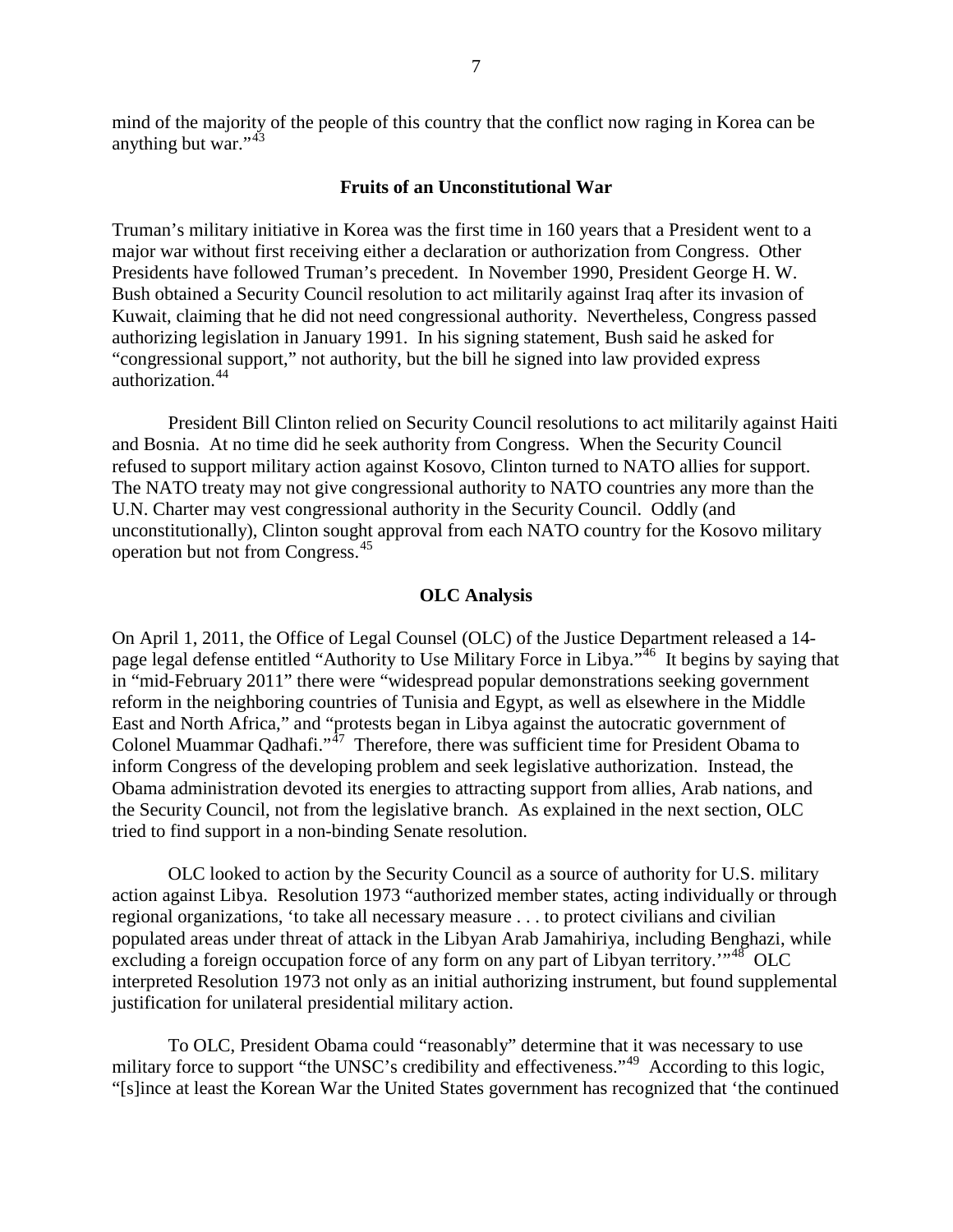existence of the United Nations as an effective international organization is a paramount United States interest."<sup>50</sup> Use of "United States government" is very misleading. There was no collective judgment by the two elected branches in the form of public law. Instead, OLC refers to two documents prepared by the executive branch: an OLC legal memo in 1992 and a State Department memo in  $1950$ .<sup>51</sup> Rather than looking outside the executive branch for legal authority, OLC looks inside for previous executive interpretations. Similarly, OLC cites itself in 1995 in a memo on Bosnia, which in turn relies on the OLC memo from 1992.[52](#page-12-9) Through this self-referential system, OLC concludes that "the UNSC's credibility and effectiveness as an instrument of global peace and stability were at stake in Libya once the UNSC took action to impose a no-fly zone and ensure the safety of civilians – particularly after Qadhafi's forces ignored the UNSC's call for a cease fire and for the cessation of attacks on civilians."<sup>[53](#page-12-10)</sup>

This is an extraordinary legal and constitutional argument. Barely any effort is made to analyze particular provisions of Articles I and II to determine the relative roles of Congress and the President in going to war. OLC writes: "The Constitution, to be sure, divides authority over the military between the President and Congress, assigning to Congress the authority to 'declare War,' 'raise and support Armies,' and 'provide and maintain a Navy,' as well as general authority over the appropriations on which any military operation necessarily depends."[54](#page-12-11) After briefly reviewing this constitutional language, OLC preferred to turn to what others have called "the historical gloss on the 'executive Power' vested in Article II of the Constitution," citing various broad concurrences and pronouncements by the Supreme Court on foreign policy and national security.[55](#page-12-12)

These multiple references have no connection to military action against Libya. For example, OLC relies on this precedent: "as Attorney General (later Justice) Robert Jackson observed over half a century ago, 'the President's authority has long been recognized as extending to the dispatch of armed forces outside of the United States, either on missions of goodwill or rescue, or for the purpose of protecting American lives or property or American interests.' *Training of British Flying Students in the United States*, 40 Op. Att'y Gen. 58, 62  $(1941)$ ."<sup>56</sup> There was no issue in Libya of missions of goodwill, rescue, or protecting American lives or property. Did Jackson mean that the President could dispatch armed forces against another country merely to satisfy "American interests"? There is no reason to think he intended such an unlimited doctrine. Law professor Michael Glennon, after examining the case law assembled by OLC in its April 1 memo, observed that the department's sweeping support for independent presidential power "derives primarily from unrelated dicta pulled acontextually from inapposite cases."<sup>[57](#page-12-14)</sup>

OLC's memo recounts the number of occasions when Presidents used force abroad in the absence of prior congressional approval.<sup>58</sup> Practice by a single branch, in this case the executive, does not change the Constitution's allocation of the war power. That point was made in detail in the previous section on the Korean War. Moreover, as Glennon notes, many of the precedents referred to by OLC involved "fights with pirates, clashes with cattle rustlers, trivial naval engagements, and other minor uses of force not directed at significant adversaries. In a number of the supposed 'precedents,' Congress actually approved of the executive's action by enacting authorizing legislation (as with the Barbary Wars)."<sup>59</sup> Of all the precedents cited by OLC, which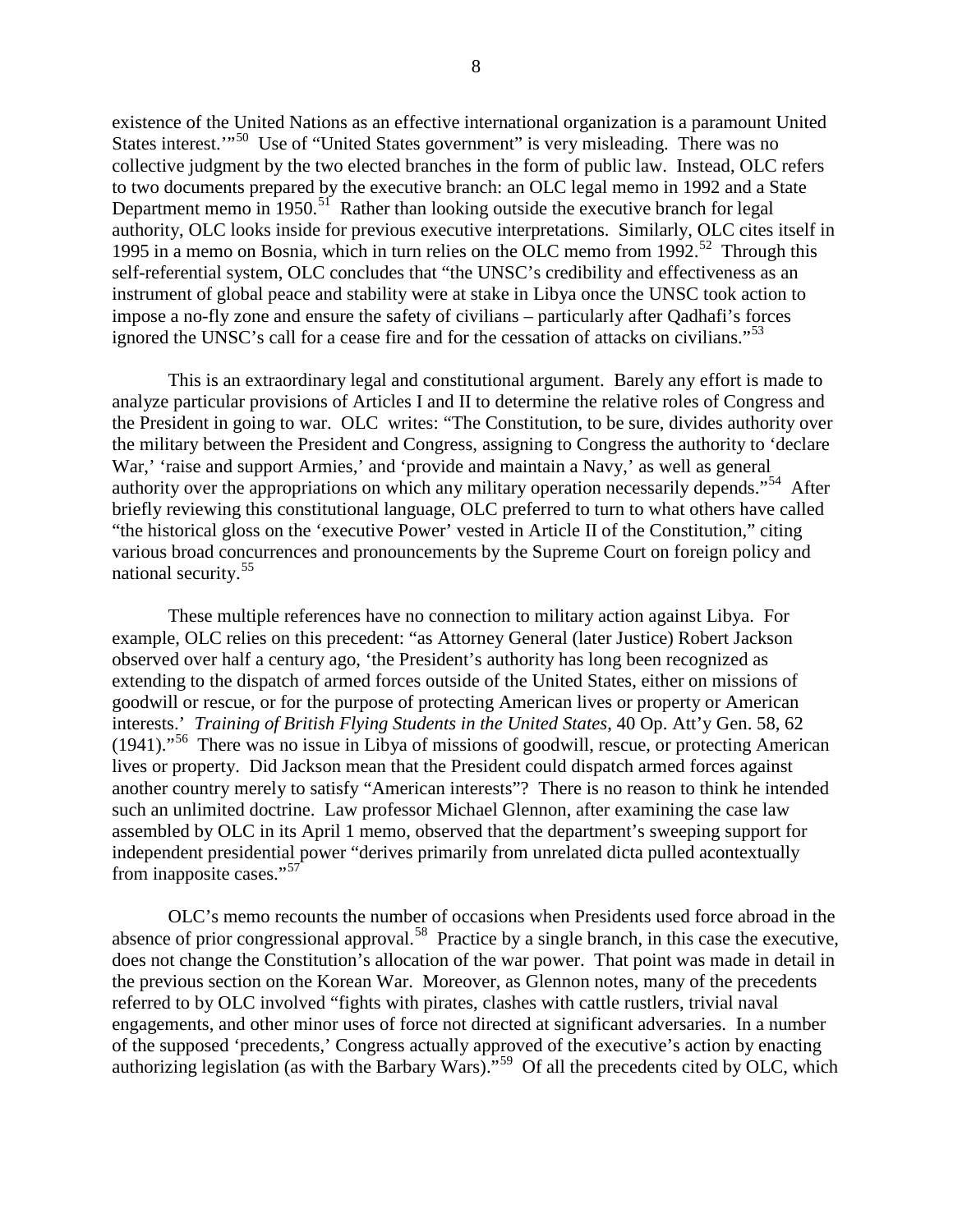relied on a study by the Congressional Research Service, few have anything to do with the Security Council "authorizing" a military action.

According to OLC, once the Security Council adopts a resolution and the country to which the resolution applies does not conform to the purpose of the resolution, a President may decide that the credibility and effectiveness of the Security Council are so threatened that it is necessary to use military force against the target country. Is this presidential action automatic? Not to OLC, which advised: "the President is not required to direct the use of military force simply because the UNSC has authorized it."<sup>60</sup>

Therefore, the decision to use or not use military force, according to OLC, is solely in the hands of the President, not Congress. In this case, citing an address by President Obama on March 28, 2011, the "writ of the United Nations Security Council would have been shown to be little more than empty words, crippling that institution's future credibility to uphold global peace and security."<sup>[61](#page-12-18)</sup> Through this kind of analysis, OLC converts the U.S. Constitution to "little" more than empty words." Nothing in the history of the U.N. Charter contemplates or justifies the kind of strained, executive-oriented, and executive-centered analysis offered by OLC. The Obama administration devoted its concerns to the credibility and effectiveness of the Security Council. It showed no comparable concerns to the credibility and effectiveness of the U.S. Constitution or of Congress.

No one reading OLC's legal memo would have any idea of the framers' determination to keep the war power out of the hands of the President, other than to repel sudden attacks. OLC was properly rebuked for allowing Deputy Assistant Attorney General John Yoo to write the memos he did. OLC shelved and rewrote several of his memos because they tilted too much in the direction of unilateral and unchecked presidential power. It can be fairly said that the memo released by OLC on April 1, 2011, could have been written by John Yoo.<sup>[62](#page-12-19)</sup>

#### **Senate Resolution 85**

OLC relied in part on support from the Senate: "On March 1, 2011, the United States Senate passed by unanimous consent Senate Resolution 85. Among other things, the Resolution 'strongly condemn[ed] the gross and systematic violations of human rights in Libya, including violent attacks on protesters demanding democratic reforms,' 'call[ed] on Muammar Gadhafi to desist from further violence,' and 'urge[d] the United Nations Security Council to take such further action as may be necessary to protect civilians in Libya from attack, including the possible imposition of a no-fly zone over Libyan territory.<sup>"63</sup> Action by "unanimous consent" suggests strong Senate approval for the resolution, but the legislative record provides no support for that impression. Even if there were evidence of strong involvement by Senators in drafting, debating, and adopting this language, a resolution passed by a single chamber contains no statutory support. Moreover, there is no evidence in the passage of S. Res. 85 for anything other than marginal involvement by Senators.

The resolution begins by condemning violations of human rights in Libya, including attacks on those who protested for democratic reforms.<sup>64</sup> Nothing in that opening language supports U.S. military action or a no-fly zone. Senators were willing to unanimously condemn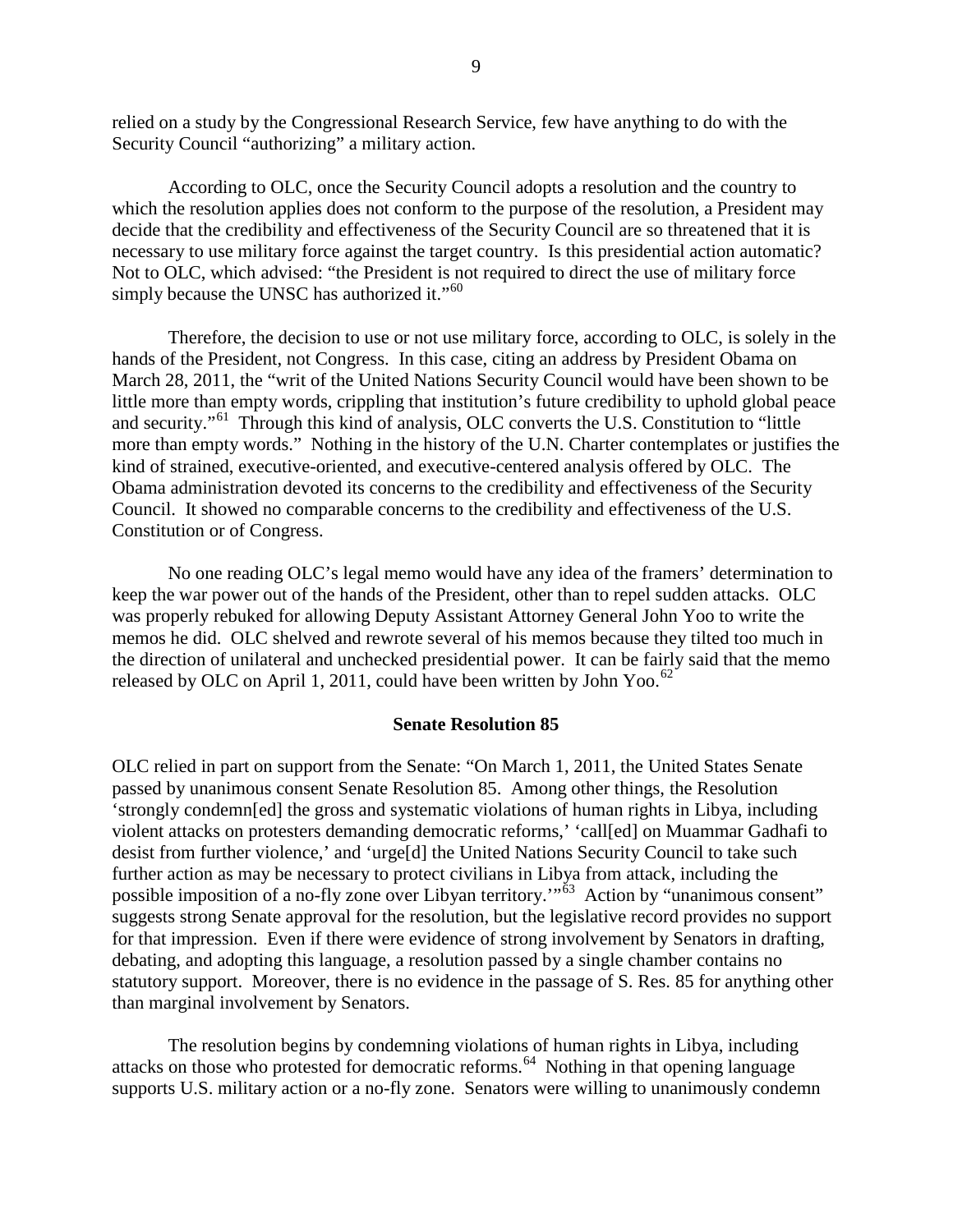violence but few were aware that the resolution would be used to endorse military operations. The resolution begins with six "whereas" clauses. None provides convincing reasons for using military force in March 2011. For example, Whereas 4 refers to Qaddafi ruling for more than 40 years by banning and "brutally opposing" individuals and groups, refusing to permit independent journalists' and lawyers' organizations, and engaging in torture and extrajudicial executions. Those actions, long in existence, are not grounds for military action in March 2011. Whereas 5 concerns the flight of Pan Am 103 over Lockerbie, Scotland, a tragedy that took the lives of 270 people. That terrible event, from 1988, cannot justify military action in March 2011. Whereas 6 states that Libya's election to the U.N. Human Rights Council on May 13, 2010 sent a "demoralizing message of indifference to the families of the victims of Pan Am flight 103" - another statement that falls short of justifying military action in March 2011.

The circumstances in the passage of this resolution create strong grounds for suspicion and skepticism. S. Res. 85 contains eleven resolutions. They applaud the courage of the Libyan people for standing up to Qaddafi, condemn violation of human rights in Libya, call on Qaddafi to desist from further violence, call on the Qaddafi regime to immediately release persons arbitrarily detained, and welcome a Security Council resolution of February 26, 2011 that refers the situation in Libya to the International Criminal Court to impose an arms embargo and freeze the assets of Qaddafi and family members. None of this supports military action against Libya.

Resolution 7 of S. Res. 85 urges the U.N. Security Council "to take such further action as may be necessary to protect civilians in Libya from attack, including the possible imposition of a no-fly zone over Libyan territory." When was this no-fly language added to S. Res. 85? Were Senators adequately informed of this amendment? There is evidence that the sponsors of this resolution added the no-fly language without adequately alerting Senators to this significant change. Resolutions 8, 9, 10 and 11 have nothing to do with the use of military force against Libya, other than this vague language in Resolution 11: "welcomes the outreach that has begun by the United States Government to Libyan opposition figures and supports an orderly, irreversible transition to a legitimate democratic government in Libya."

What can be learned from the legislative history of S. Res. 85? There were no hearings and no committee report. The resolution was not referred to a particular committee. The *Congressional Record* of March 1 merely notes that the resolution had been "considered and agreed to."<sup>[65](#page-12-22)</sup> The language makes no mention of military force. On March 1, the *Record* inserts the full language of the resolution, including Resolution 7 on the no-fly zone.<sup>66</sup> Although the resolution passed by "unanimous consent" and implies bipartisan support, the sponsors of the resolution were ten Democrats (Bob Menendez, Frank Lautenberg, Dick Durbin, Kirsten Gillibrand, Bernie Sanders, Sheldon Whitehouse, Chuck Schumer, Bob Casey, Ron Wyden, and Benjamin Cardin) and one Republican (Mark Kirk). For ten years previously, Kirk had held a suburban Chicago congressional district that routinely voted Democratic for President.<sup>[67](#page-12-24)</sup>

There was no debate on S. Res. 85. There is no evidence of any Senator on the floor at that time other than Schumer and the presiding officer. Schumer asked for unanimous consent to take up the resolution. No one objected, possibly because there was no one present to object. Senate "deliberation" took less than a minute. When one watches Senate action on C-SPAN, consideration of the resolution began at 4:13:44 and ended at 4:14:19 – or 35 seconds. On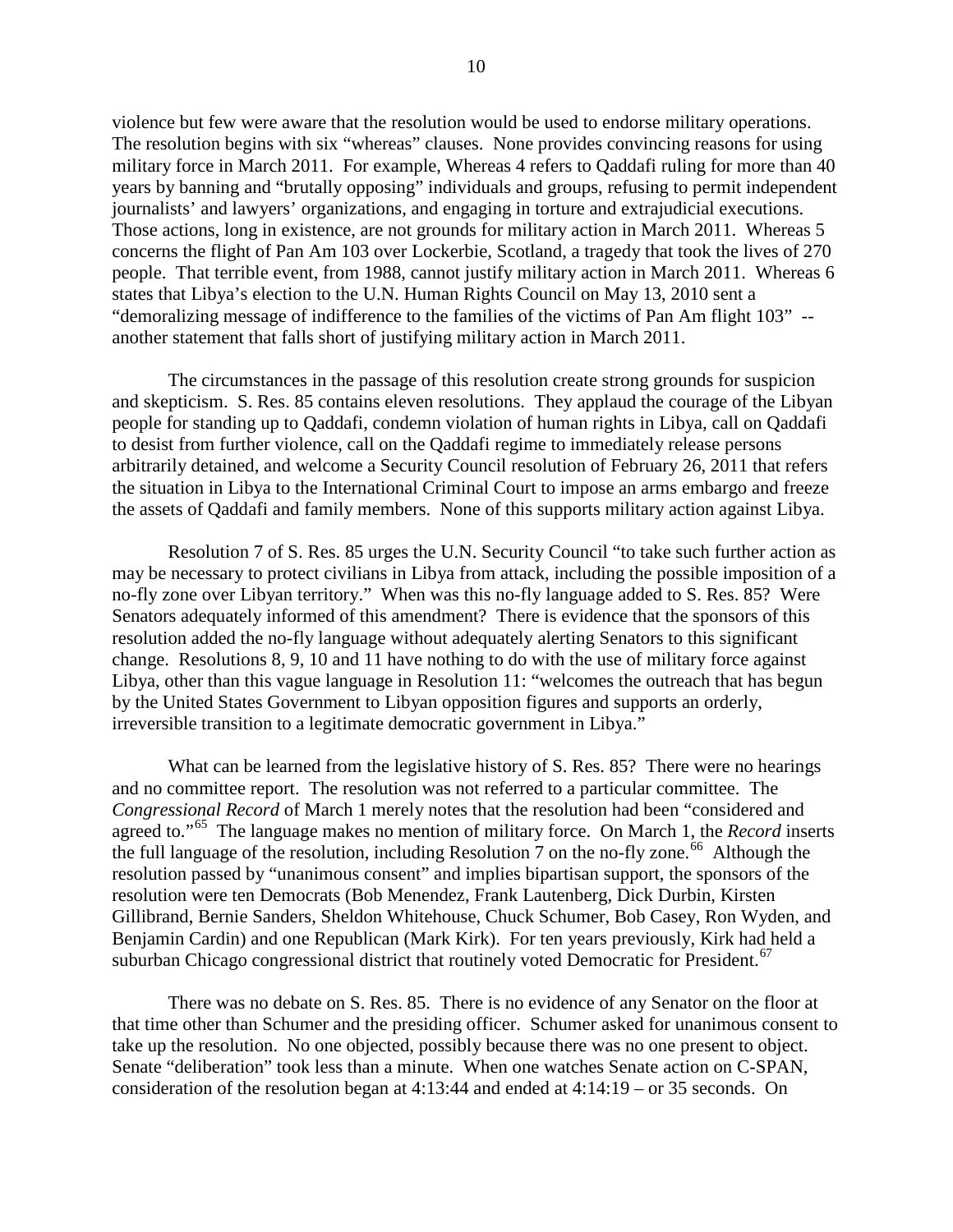March 30, Senator John Ensign (R-Nev.) objected that S. Res. 85 "received the same amount of consideration that a bill to name a post office has. This legislation was hotlined."[68](#page-12-25) By the latter term he meant that Senate offices were notified by automated phone calls and e-mails of pending action on the resolution, often late in the evening when few Senators are present. According to Senate aides, "almost no members knew about the no-fly zone language" that had been added to the resolution.<sup>[69](#page-12-26)</sup> At 4:03 pm, through the hotlined procedure, Senate offices received S. Res. 85 with the no-fly zone provision but without flagging the significant change.<sup>[70](#page-12-27)</sup> Senator Mike Lee (R-Utah) noted: "Clearly, the process was abused. You don't use a hotline to bait and switch the country into a military conflict."<sup>[71](#page-12-28)</sup> Senator Jeff Sessions (R-Ala.) remarked: "I am also not happy at the way some resolution was passed here that seemed to have authorized force in some way that nobody I know of in the Senate was aware that it was in the resolution when it passed."[72](#page-12-29)

## **Conclusions**

Presidents have some discretion to use military force without advance congressional authorization, including repelling sudden attacks and rescuing American citizens. None of those justifications apply to Libya. America was not threatened or attacked by Libya. President Obama has called the military operation a humanitarian intervention that serves the national interest. Launching hundreds of Tomahawk missiles and ordering air strikes against Libyan ground forces, for the purpose of helping rebels overthrow Col. Qaddafi, constitutes war. Under the U.S. Constitution, there is only one source for authorizing war. It is not the Security Council or NATO. It is Congress.

To restore constitutional government, Congress and the public must confront Presidents who commit troops to foreign wars without seeking legislative authority. No action by a President would more warrant impeachment and removal than usurping the war power from Congress and undermining representative government and the system of checks and balances. Members of Congress need to understand their institutional duties and discharge them. They take an oath to support and defend the Constitution, not the President.

Louis Fisher is Scholar in Residence at the Constitution Project. He worked four decades at the Library of Congress as Senior Specialist in Separation of Powers at the Congressional Research Service and Specialist in Constitutional Law at the Law Library. His books include *Presidential War Power* (2d ed. 2004) and *Defending Congress and the Constitution*, available in August from the University Press of Kansas. Many of his articles and congressional testimony are available at his personal website, [http://www.loufisher.org.](http://www.loufisher.org/) For this paper on Libya, he appreciates suggestions from Michael Glennon, who for many decades has demonstrated valued leadership on national security law.

<span id="page-10-0"></span> $\frac{1}{1}$  UN Security Council Resolution 1973 (2011) on Libya, available at <http://www.guardian.co.uk/world/2011/mar/17/un-security-council-resolution> (paragraph 6).

<span id="page-10-1"></span>Id. (paragraph  $4$ ).

<span id="page-10-2"></span><sup>&</sup>lt;sup>3</sup> Karen DeYoung and Colum Lynch, "U.N. Council Opens Door to Strikes in Libya," Washington Post, March 18, 2011, at A1, A6.

<span id="page-10-3"></span><sup>4</sup> Scott Wilson and Joby Warrick, "Obama's Shift Toward Military Action," Washington Post, March 19, 2011, at A1, A11.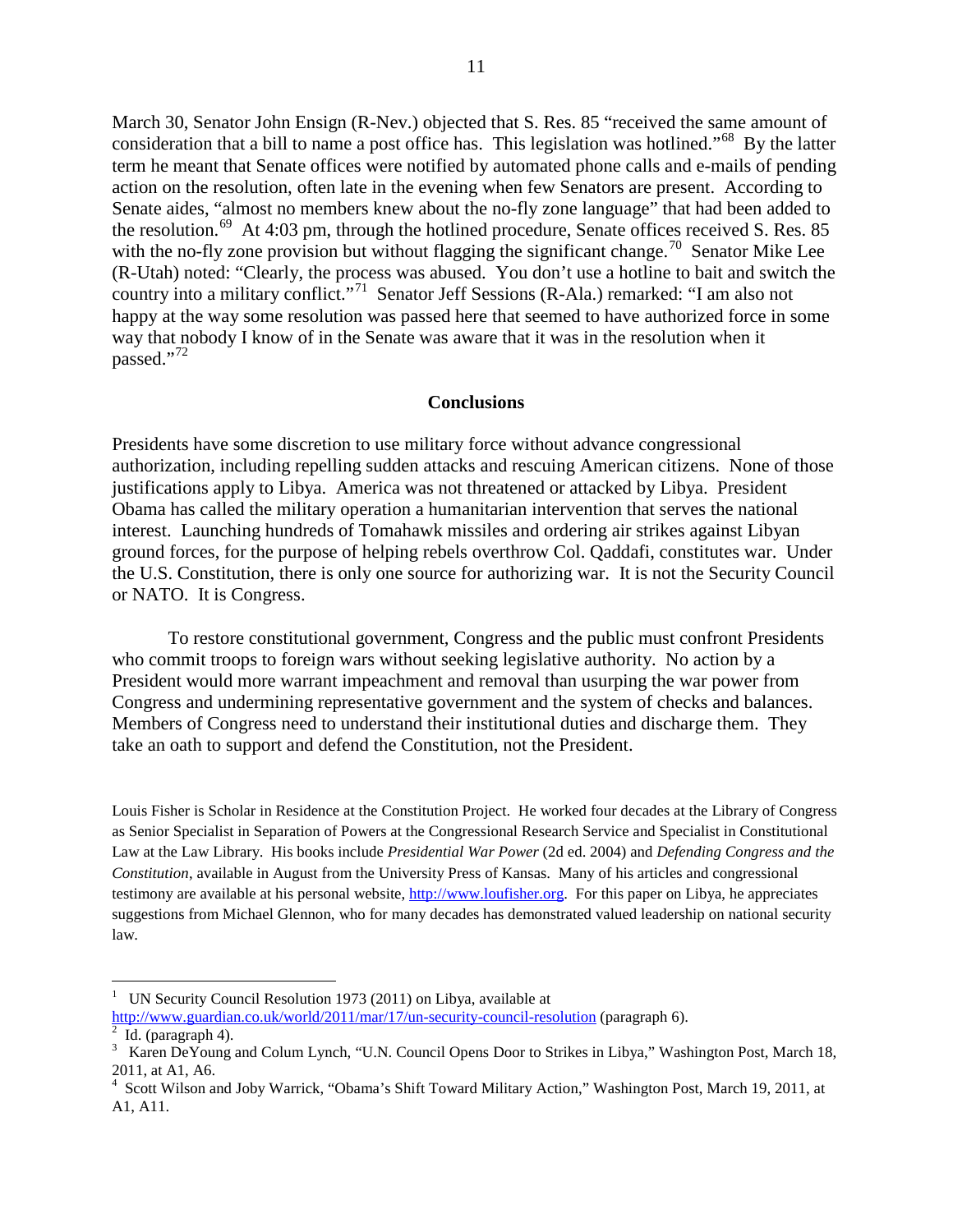<span id="page-11-3"></span><span id="page-11-2"></span> $\frac{1}{8}$  Id., A12.<br><sup>8</sup> Text of a Letter from the President to the Speaker of the House of Representatives and the President Pro Tempore of the Senate, March 21, 2011, available at [http://www.whitehouse.gov/the-press-office/2011/03/21/letter-president](http://www.whitehouse.gov/the-press-office/2011/03/21/letter-president-regarding-commencement-operations-libya)[regarding-commencement-operations-libya.](http://www.whitehouse.gov/the-press-office/2011/03/21/letter-president-regarding-commencement-operations-libya)

<span id="page-11-4"></span> Elizabeth Bumiller and Kareen Fahim, "U.S.-Led Assaults Hit Tripoli Again: Objective is Near," New York Times, March 22, 2011, A1, A11.<br><sup>10</sup> Id. at A11.

<span id="page-11-6"></span><span id="page-11-5"></span><sup>11</sup> David D. Kirkpatrick and Thom Shanker, "Libyan Rebels Advance in West; U.S. Will Deploy Armed Drones," New York Times, April 22, 2011, at A1, A9.

<sup>12</sup> Simon Denyer and Leila Fadel, "NATO Bombards Gaddafi Government Complex in Tripoli," Washington Post,

<span id="page-11-8"></span><span id="page-11-7"></span>April 25, 2011, at A9.<br><sup>13</sup> Kareem Fahim and David D. Kirkpatrick, "Qaddafi Survive NATO Airstrike That Kills Son," New York Times, May 1, 2011, at 1; Simon Denyer and Leila Fadel, "NATO Strike Kills Son of Gaddafi," Washington Post, May 1, 2001, at A1.<br><sup>14</sup> Simon Denyer, "Mobs Attack U.S., British, Italian Embassies in Libya," New York Times, May 2, 2001, at A8.

<span id="page-11-9"></span>

<span id="page-11-11"></span><span id="page-11-10"></span><sup>15</sup> Steven Lee Myers and Rachel Donadio, "U.S. Seeks to Aid Libyan Rebels With Seized Assets," May 6, 2011, at A9; Mary Beth Sheridan, "U.S. to Free Up Frozen Libyan Assets for Humanitarian Assistance," May 6, 2011, at A <sup>16</sup> Steven G. Calabresi and Christopher S. Yoo, The Unitary Executive: Presidential Power from Washington to Bush (2008). For evaluation, see Louis Fisher, "The Unitary Executive and Inherent Executive Power," 12 U. Pa. J. Const. L. 569 (2010), available at http://www.loufisher.org/docs/pip/unitaryexecutive2010.pdf.

<sup>17</sup> "Remarks by the President in Address to the Nation on Libya," March 28, 2011, at 2, available at

<span id="page-11-13"></span>

<span id="page-11-12"></span>[http://www.whitehouse.gov/the-press-office/2011/03/28/remarks-president-addresss-nation-libya.](http://www.whitehouse.gov/the-press-office/2011/03/28/remarks-president-addresss-nation-libya)<br>
<sup>18</sup> Id. at 3.<br>
<sup>19</sup> "Barack Obama's Q&A," available at http://boston.com/news/politics/2008/specials/CandiateOA/ObamaOA

- <span id="page-11-16"></span>
- <span id="page-11-17"></span>

<span id="page-11-19"></span><span id="page-11-18"></span>

- <span id="page-11-21"></span><span id="page-11-20"></span>
- <span id="page-11-15"></span><span id="page-11-14"></span><sup>20</sup> John Locke, Second Treatise on Civil Government §§ 245-48 (1690).<br>
<sup>21</sup> 1 William Blackstone, Commentaries on the Laws of England 232-33, 243-244, 249, 250, 254 (1765).<br>
<sup>22</sup> 1 Records of the Federal Convention of 17
- <span id="page-11-22"></span><sup>27</sup> In addition to the documents footnoted here, see Louis Fisher, "The Korean War: On What Legal Basis Did Truman Act?," 89 Am. J. Int'l L. 21 (1995), available at  $\frac{http://www.loufisher.org/docs/wp/425.pdf}{58}$ .<br><sup>28</sup> 58 Cong. Rec. 8777 (1919).

<span id="page-11-23"></span>

<span id="page-11-24"></span><sup>29</sup> 63 The Papers of Woodrow Wilson 451 (Arthur S. Link, ed. 1990); 64 The Papers of Woodrow Wilson 47, 51 (Link ed., 1991).<br><sup>30</sup> Townsend Hoopes and Douglas Brinkley, FDR and the Creation of the U.N. 6 (1997).

- <span id="page-11-25"></span>
- 
- <span id="page-11-27"></span>

<span id="page-11-26"></span><sup>31</sup> 65 The Papers of Woodrow Wilson 71 (Link, ed., 1991).<br><sup>32</sup> Id. at 68.<br><sup>33</sup> Michael J. Glennon, "The Constitution and Chapter VII of the United States Charter," 85 Am. J. Int'l L. 74, 75-

- <span id="page-11-29"></span><span id="page-11-28"></span>77 (1991).<br><sup>34</sup> 91 Cong. Rec. 8185 (1945).
- 
- <span id="page-11-31"></span><span id="page-11-30"></span><sup>35</sup> 59 Stat. 621, sec. 6 (1945).<br><sup>36</sup> Louis Fisher, Presidential War Power 92-95 (2d ed., 2004).<br><sup>37</sup> Public Papers of the Presidents, 1950, at 491.<br><sup>38</sup> 23 Dep't of State Bull. 46 (1950).<br><sup>39</sup> Id. at 43.
- <span id="page-11-32"></span>
- <span id="page-11-33"></span>

<span id="page-11-35"></span><span id="page-11-34"></span> $30$  Public Papers of the Presidents, 1950, at 504. On July 13, at a news conference, Truman again called the Korean war a "police action." Id. at 522.<br><sup>41</sup> Id. at 520.

<span id="page-11-36"></span>

<span id="page-11-37"></span><sup>42</sup> "Military Situation in the Far East" (part 3), hearings before the Senate Committees on Armed Services and Foreign Relations, 82d Cong., 1st Sess. 2014 (1951).

<span id="page-11-0"></span> <sup>5</sup>  $\frac{5}{6}$  Id. at A11.

<span id="page-11-1"></span>Peter Fina and Greg Jaffe, "U.S. Jets Strike Gaddafi's Ground Forces," Washington Post, March 21, 2011, at A1. Id., A12.